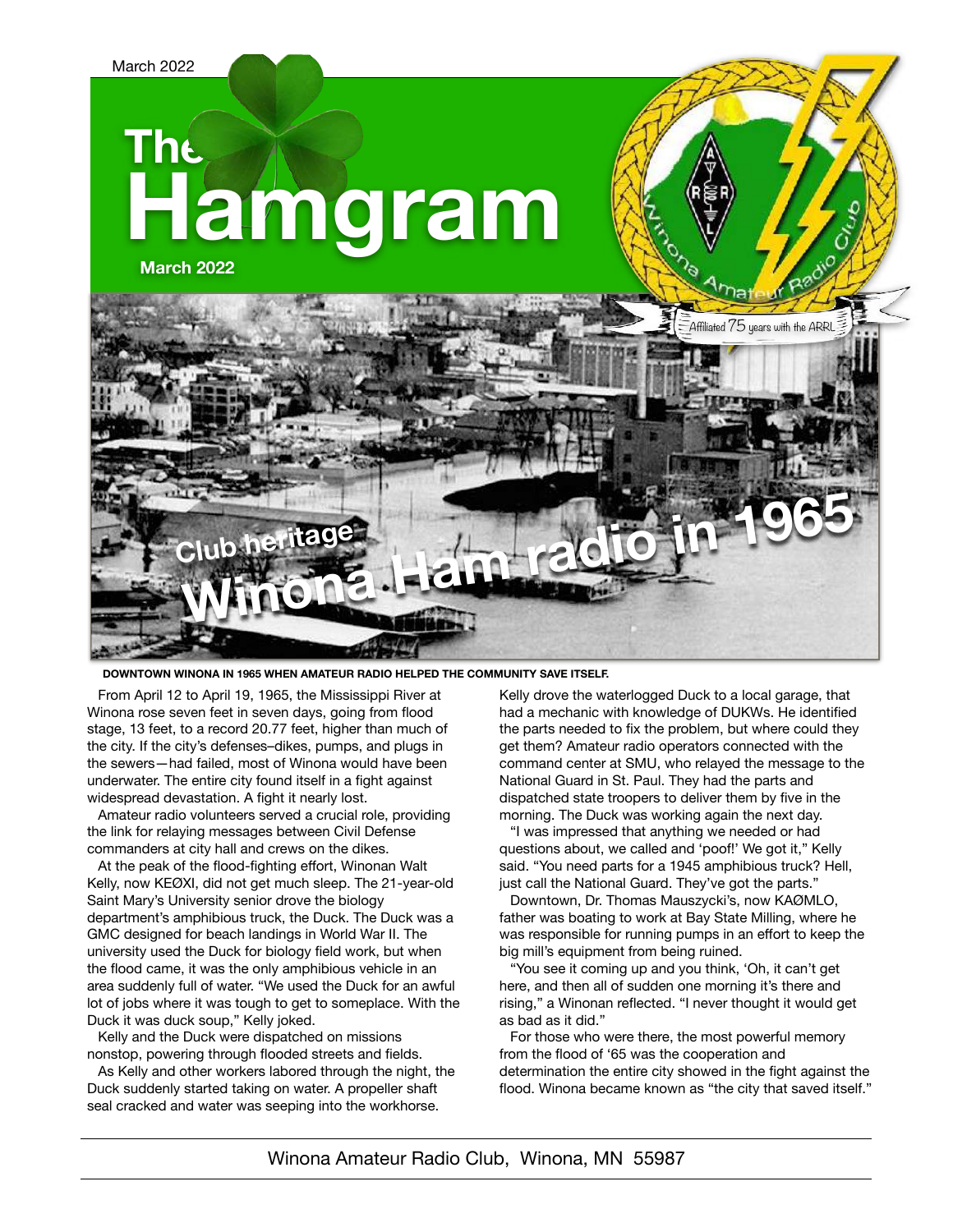## **The Ham radio trip**

#### By Bob Seaquist, W9LSE

One of my dream trips is to New Zealand, that lovely, English speaking isle in the far south seas. At the other end of the world there are the Canary Islands, another spot fascinating to me. I've been to both, in a manner of speaking: my first-ever DX contact was with a Canary Island Ham, with whom I had a nice conversation, and during this year's ARRL Worldwide DX Contest, I spoke with a New Zealand Ham, a member of the East Coast Contester Club in Hawkes Bay.

There was a Ham in Paraguay who had a station much like my own with 100 watts, a 40' tower and a five element beam. The rush of the Worldwide DX contest made me forget to ask what radio he was using, but it still was a thrill to speak clearly with a ham several thousand miles away using the same basic setup. That happens a lot, talking with Hams running fairly modest stations.

When I make a radio breakthrough such as New Zealand or a guy in New Mexico with my exact set up (radio, power, antenna) I find myself running through the house waving my arms and talking loudly. My wife, Mary, nods, grunts, and does that affirming thing that parents do with excited small children. She seems happy I have a hobby that doesn't involve loose women or drink and she even encourages me with the radio. But she doesn't "get it." Many ordinary people don't "get" amateur radio. The college students with whom I exercise noisily roll their eyes, if that's possible, when I try explaining our contact sport. I suspect most have rarely heard a commercial broadcast radio much less Amateur Radio.

Just the same, there is genuine excitement in amateur radio, all tied up in a neat desk top box, a radio, and an antenna just outside.

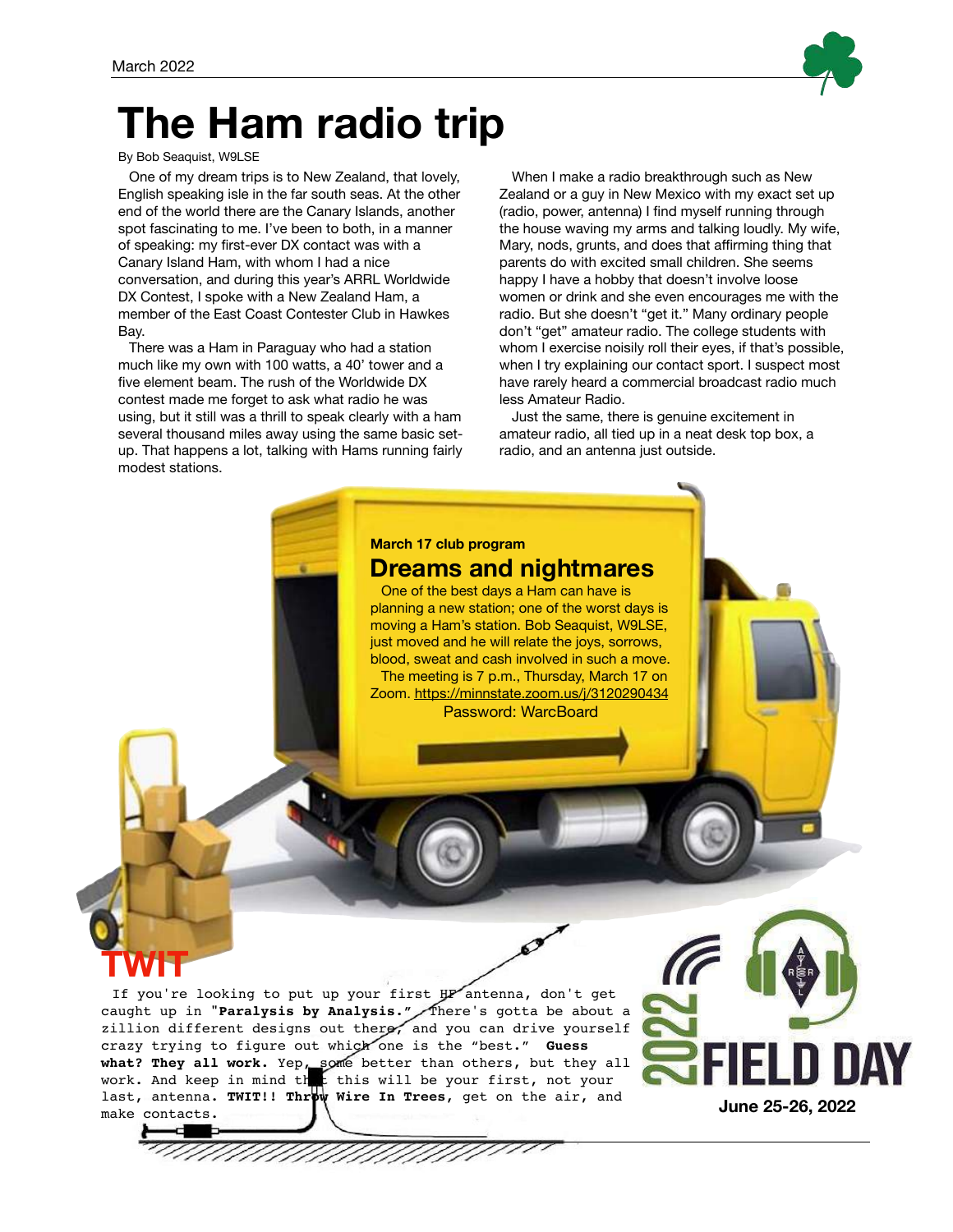## **WARC Executive Board** (**unofficial minutes**)

### **Monday, March 7, 2022, via Zoom**

**Participants**: Paul Schumacher, KØZYV; Lance Tagliapietra, ADØUT; Bob Seaquist, W9LSE; Dan Goltz, WKØW; Tom Wilmot, WØMK; Russ Marsolek, NØQK; Harro Hohenner, KG6RLM; John Kowalik, K2OPT; Marv Rodvold, AC9TO; Mike Foerster, WØIH; Clare Jarvis, KØNY.

#### Called to order 7:03 p.m.

**Minutes from Feb**: Bob Seaquist, W9LSE. *Approved* **Treasurer**: Harro Hohenner, KG6RLM. *Approved* Balance on 2/28/2022 \$6,043.70 Income: Dues \$65 Balance reported by bank \$6,108.70 Paid members 32 **Donations** … General **\$140** ... Ken Spittler Memorial Fund **\$205** 

**Programs**: Lance Tagliapietra, ADØUT. There was a request to make a presentation regarding using radio for veterans; more information is sought regarding it. The plan for March had been to present a program on direction finding/ fox hunting but that is postponed so Bob Seaquist, W9LSE, will present a heart rending account about moving one's shack.

In April a fox hunt presentation and making a tape measure yagi is planned.

**Trustee**: Mike Foerster, WØIH. Repeater Status:

Documentation for the repeaters is in the works. A trip is needed to the Rooster Ridge site for updates. A minor hardware mod to add a dummy load is planned for repeater at the KAGE tower. When System Codes are entered, the secondary output on the DR-2X outputs power for about ½ second. To be safe, a dummy load will be attached to that output.

Witoka: The Windows 10 update on the PC was delayed and it went into hibernation and the IC-7300 remote was down. I had the go up there to restart the PC. I was in contact with Ben Kuhn, KUØHN, and we decided replace the PC with something that will allow a Wake-On-LAN command, to allow restarting the PC remotely. The other modes that we had planned, didn't work out very well, for the current PC. Ben thinks that he has a couple laptops that may work.

Witoka snow was unexpectedly deep and got my AWD vehicle stuck. Russ Marsolek, NØQK, retrieved my vehicle with his Jeep and winch.

**Activities**: Lance Tagliapietra, ADØUT, reached out to Trinona and offered support.

**WIRES X**: Russ Marsolek, NØQK: On March 6 he and Paul Degallier, ADØUU, hosted about a dozen hams and familiarized them with various Yaesu WIRES X digital modes. Probably will resume WIRES X learning on-the-air.

**Public Service Committee**: Dan Goltz, WKØW. March 1, we presented an overview of our activity with Ride the Ridges to Riverland Amateur Radio Club in La Crosse.

SKYWARN news: April 7 is Minnesota and Wisconsin tornado awareness day. No test warnings will be issued but it will be announced on NOAA weather radio. SKYWARN training in Winona will be 6 p.m., April 27, at the County History Center.

Spotter Activation Notification System: the NWS will continue to send spotter activation notices. Spotters can sign up with email or cell phone to get alerted. This is not meant to replace county spotter activation routines.*<http://www.weather.gov/arx/activation>*

Witoka tower service update: no further information on county-scheduled tower maintenance or climb at this time.

I attended a meeting of the Winona County Emergency Coordination Committee March 1 for the Southeast Minnesota ARMER tabletop exercise "Chaos at the Car Show." The exercise intended to discuss interagency communications using ARMER. Amateur radio utilization was not planned into the exercise, but amateur radio utilization came up in the discussion. The scenario involved a car show where driver created multiple casualties then flees. Amateur radio resources would be needed because public service responders will be overwhelmed. We are in a good position to practice operations.

**Meeting question**: Marv Rodvold, AC9TO. When may we go to in-person meeting? Answer: seems likely to be April. ADØUT will contact the county to make sure the meeting room is open; also if it's possible to have a hybrid meeting.

**Adjourn**: 8:08 p.m.